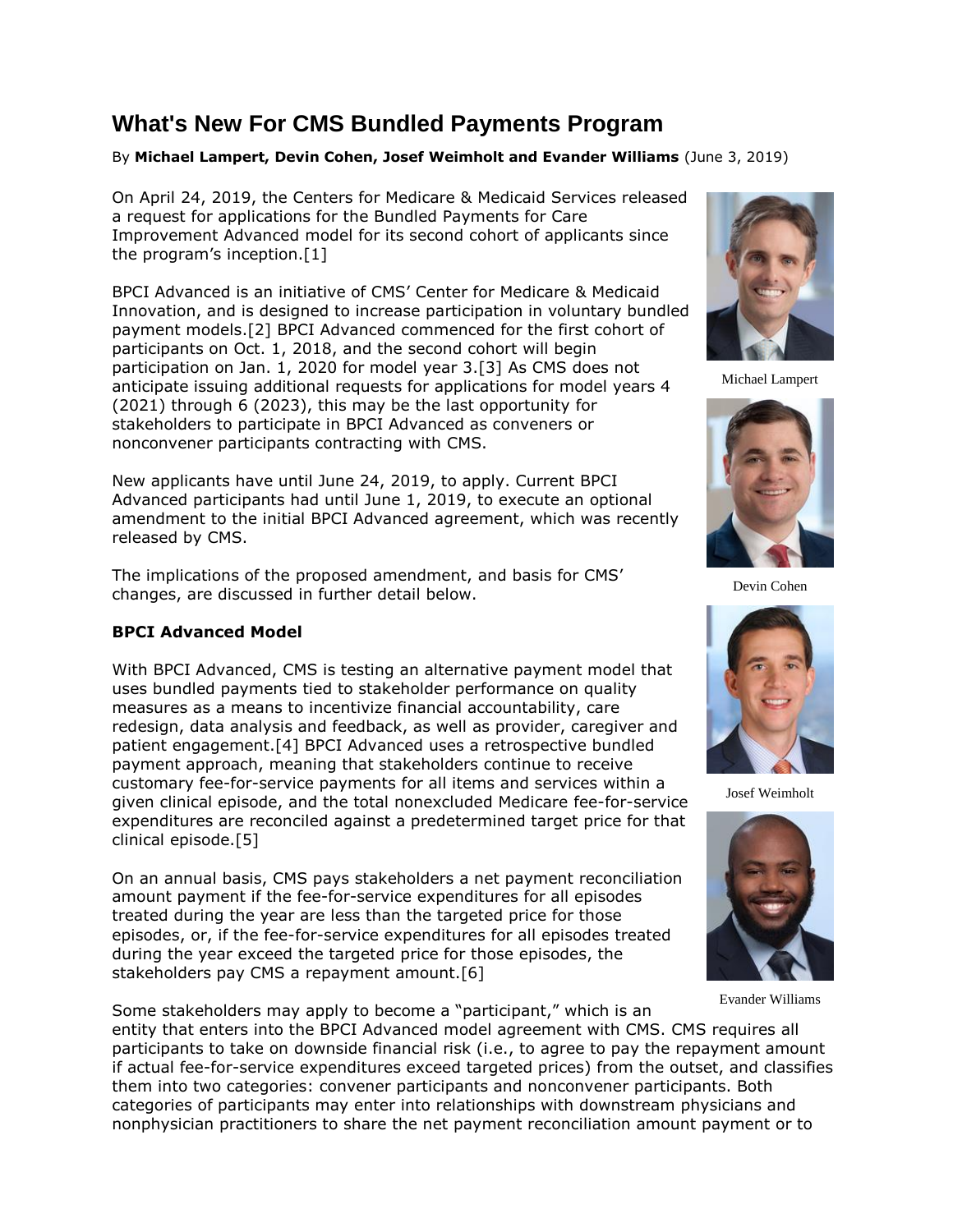apportion responsibility for the repayment amounts, if any. There are, however, differences between conveners and nonconveners, for which we provide a high-level summary below.

### *Convener Participants*

Convener participants must bear full financial risk to CMS on behalf of at least one acute care hospital or physician group practice, and must enter into an agreement with a physician group practice or acute care hospital that requires the physician group practice or acute care hospital to adhere to the terms of the BPCI Advanced model agreement. CMS further classifies physician group practices and acute care hospitals participating in BPCI Advanced as "downstream episode initiators" responsible for triggering the clinical episode for which the convener participant is ultimately financially responsible.

#### *Nonconvener Participants*

Only physician group practices and acute care hospitals may act as nonconvener participants. In these arrangements with CMS, the nonconvener participant bears full financial risk only for themselves, and the nonconvener participant initiates the episode of care for which the nonconvener participant is responsible.[7]

## *The BPCI Advanced Model Year 3 Timeline[8]*

To apply to participate, applicants must submit their materials to CMS through the BPCI Advanced application portal.[8] After CMS selects the applicants based on their submitted materials, the applicants must pass a required provider vetting process, in addition to law enforcement screenings before they can participate.

April 24, 2019: CMS posted the request for applications, and the application submission period began for the second cohort of participants.

June 24, 2019: The application period ends.

June to July 2019: CMS reviews applications.

September 2019: CMS distributes the model year 3 participation agreements to selected applicants.

November 2019: The selected applicants sign and submit the participation agreements in addition to their participant profile.

December 2019: The selected participants must submit all deliverables for Quarter 1 2020 to CMS. (The required deliverables include the following: Participant profile due about 60 days prior to the start of the model year; the care redesign plan due about 30 days before the start of the model year; and the quality payment program list and financial arrangement list, which are both due about 30 days before the start of the quarter.)[10]

Jan. 1, 2020: Model year 3 begins, and the second cohort of participants starts providing services through the BPCI Advanced.[9]

#### **Model Year 3 Changes**

The request for applications released by CMS includes certain changes to BPCI Advanced for model year 3 compared to model years 1 and 2. Specifically, more clinical episodes are available for model year 3 (37 instead of  $32$ )[11] and stakeholders have more flexibility with respect to quality measures. CMS may permit participants to choose either the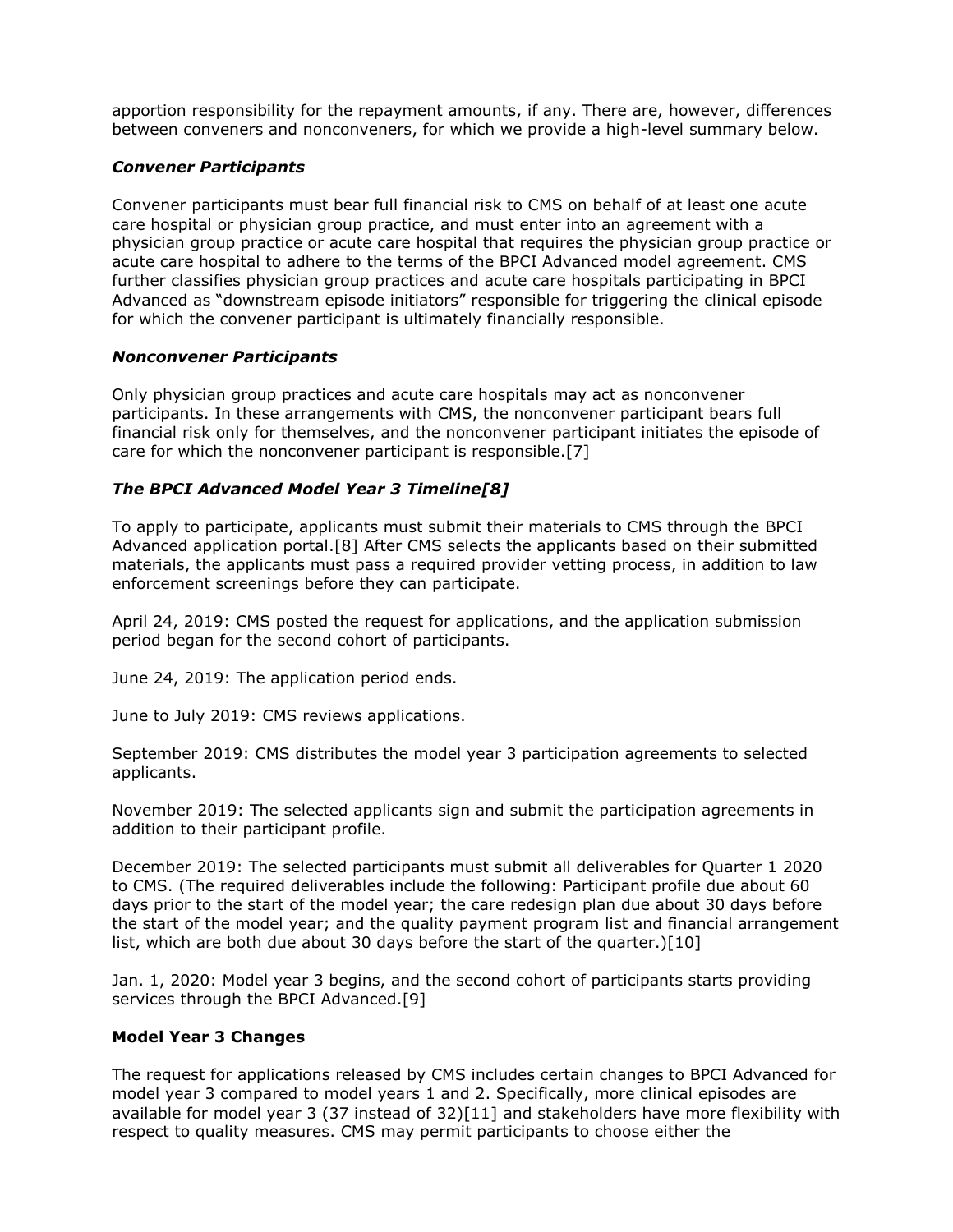administrative quality measures set, which contains the quality measures used in 2018 and 2019, or an alternate quality measures set.[12]

The alternative quality measures will include both claims-based and registry-based (i.e., a tailored set of quality measures for each specialty specific clinical episode) measures, as opposed to only claims-based measures used for the administrative quality measures.[13] CMS will use the same calculation methodology to assess the quality measures, regardless of the quality measure set the new participants select. CMS aims to release the alternate quality measures for model year 3 prior to June 24, 2019, when the application period ends.[14]

In addition to the changes reflected in the request for applications for model year 3, CMS has offered current participants the option to amend their existing BPCI Advanced model agreements. The recently released amendment — which would be effective upon execution (and presumably will be incorporated automatically into the model agreements for new participants in model year  $3$ )  $-$  includes the following changes:

- Elimination of the 50% cap on net payment reconciliation amount sharing payments, which some believed weakened the financial incentive for physician group practices and acute care hospitals to act as a convener participant;
- Changes to allow convener participants with downstream episode initiators to avoid the need for a secondary repayment source (which must consist of funds held in escrow or a letter of credit) if all of the participant's downstream episode initiators enter into agreements allowing CMS to collect repayment amounts owed by the convener participant through reduction of Medicare payments otherwise owing to the downstream episode initiators;
- Elimination of the one-year reapplication waiting period for participants who terminate the agreement early;
- Changes to the reporting mechanism through which CMS tracks participation in the quality payment program, to allow all eligible clinicians participating in BPCI Advanced (including physicians and nonphysician practitioners) to be assessed for quality payment determinations and scored under the advanced payment model scoring standard; and
- Expansion of the existing telehealth payment policy waiver to allow Medicare payment for telehealth services regardless of whether the service is furnished to a BPCI Advanced beneficiary located in a telehealth originating site, provided that the telehealth service is furnished to a BPCI Advanced beneficiary in their home or place of residence during a BPCI Advanced clinical episode by an eligible provider.

CMS sent participants the amendment, which participants had to sign by June 1, 2019, if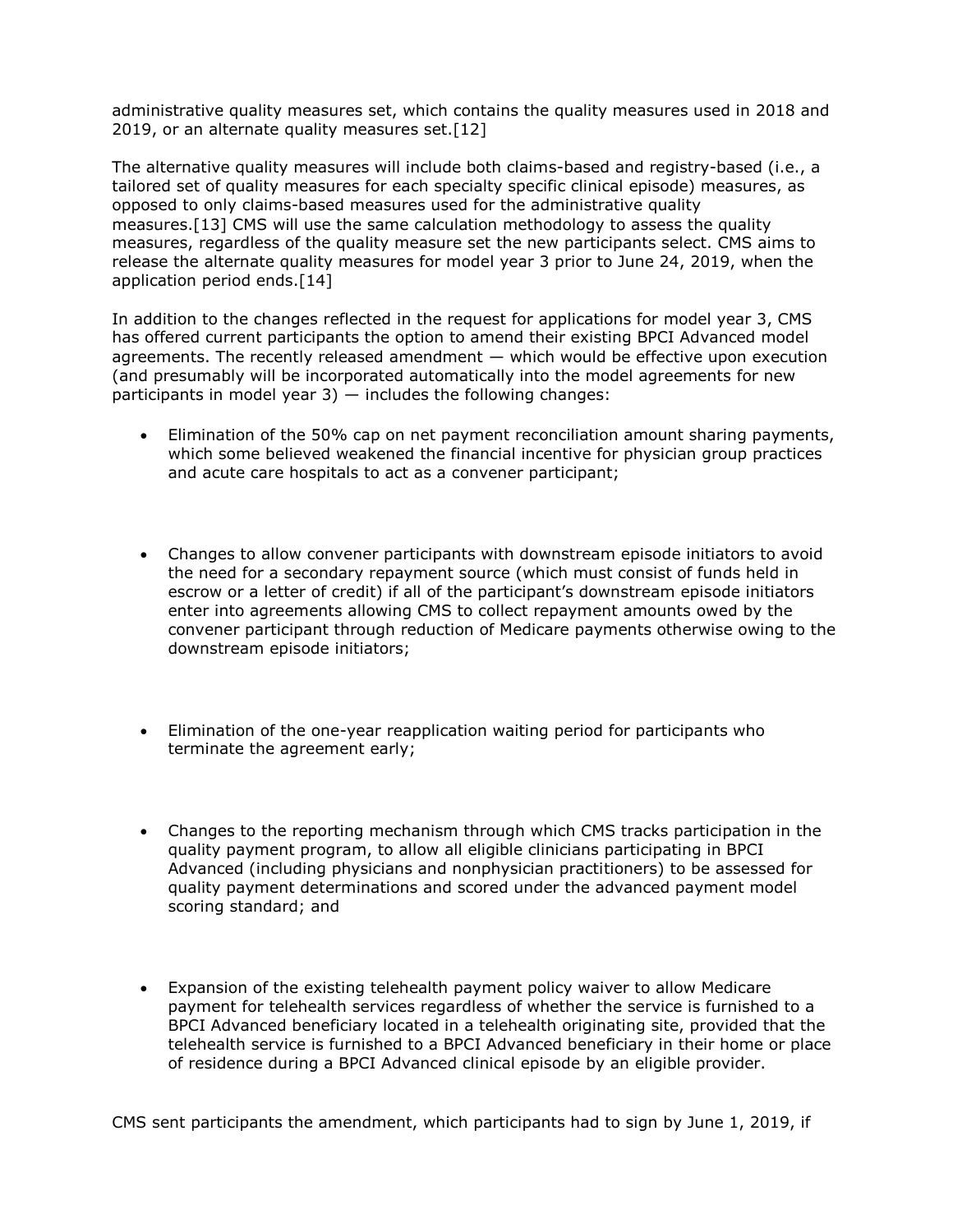they wished to take advantage of the recent changes.

#### **Amendment Implications**

The amendment signaled an acknowledgment by CMS of industry dissatisfaction and concern with the initial BPCI Advanced structure, and in particular, its 50% cap on net payment reconciliation amount sharing payments. Stakeholders have argued that the 50% cap substantially reduced the appeal for high-functioning physician group practices or acute care hospitals to participate in BPCI Advanced as downstream episode initiators  $-$  where they may focus exclusively on care coordination, quality improvement and cost management, rather than network development and oversight.

In turn, the initial program structure incentivized these physician group practices and acute care hospitals to act as participants, which are not subject to the cap. The amendment and elimination of the 50% cap highlights the value physician group practices and acute care hospitals provide to BPCI Advanced as downstream episode initiators, as well as the efficiencies created by legacy participants with whom they contract and have substantial experience in day-to-day oversight across participating providers.

The amendment further expanded opportunities for participants to allocate financial risk across their downstream episode initiators, and eliminated certain administrative burdens associated with CMS repayment amount collections. The original BPCI Advanced agreement held participants directly responsible for repayment amounts and imposed onerous requirements in order to ensure participants maintained adequate access to capital throughout the arrangement's term, on behalf of itself and its downstream episode initiators.

The amendment, however, now permits downstream episode initiators to provide CMS with the express right to collect any outstanding repayment amount by reducing independent Medicare payments. Provided that all contracted downstream episode initiator arrangements include such provisions, CMS has alleviated the secondary repayment source requirements imposed upon applicable participants. Further presuming that this same change is included in the model 3 BPCI Advanced agreement, program participation as a participant convener or nonconvener participant could be appealing to organizations with more limited financial resources. Conversely, however, networks that do not require direct risk assumption by downstream episode initiators may become more appealing for physician group practices and acute care hospitals.

In addition to alleviating secondary repayment source requirements and eliminating the 50% cap on net payment reconciliation amount, the amendment resolves ambiguity surrounding the impact of a convener participant's decision to terminate the BPCI Advanced agreement early.

Before the amendment, if a participant elected to terminate the BPCI Advanced agreement early for any reason, CMS would impose a one-year waiting period before such participant could "reapply" to participate in BPCI Advanced. However, it was unclear whether the oneyear waiting period on "reapply[ing]" would prohibit a convener participant from applying with an entirely different set of downstream episode initiators.

When CMS indicated that the one-year waiting period would indeed apply to convener participants seeking to participate with different downstream episode initiators,[15] many convener participants promptly objected. CMS in turn issued guidance prior to a March 1, 2019, deadline in connection with the one-time "Retroactive Withdrawal Policy" that the waiting period would not prohibit convener participants from applying for model year 3, thus freeing up convener participants — many of whom have multiple BPCI Advanced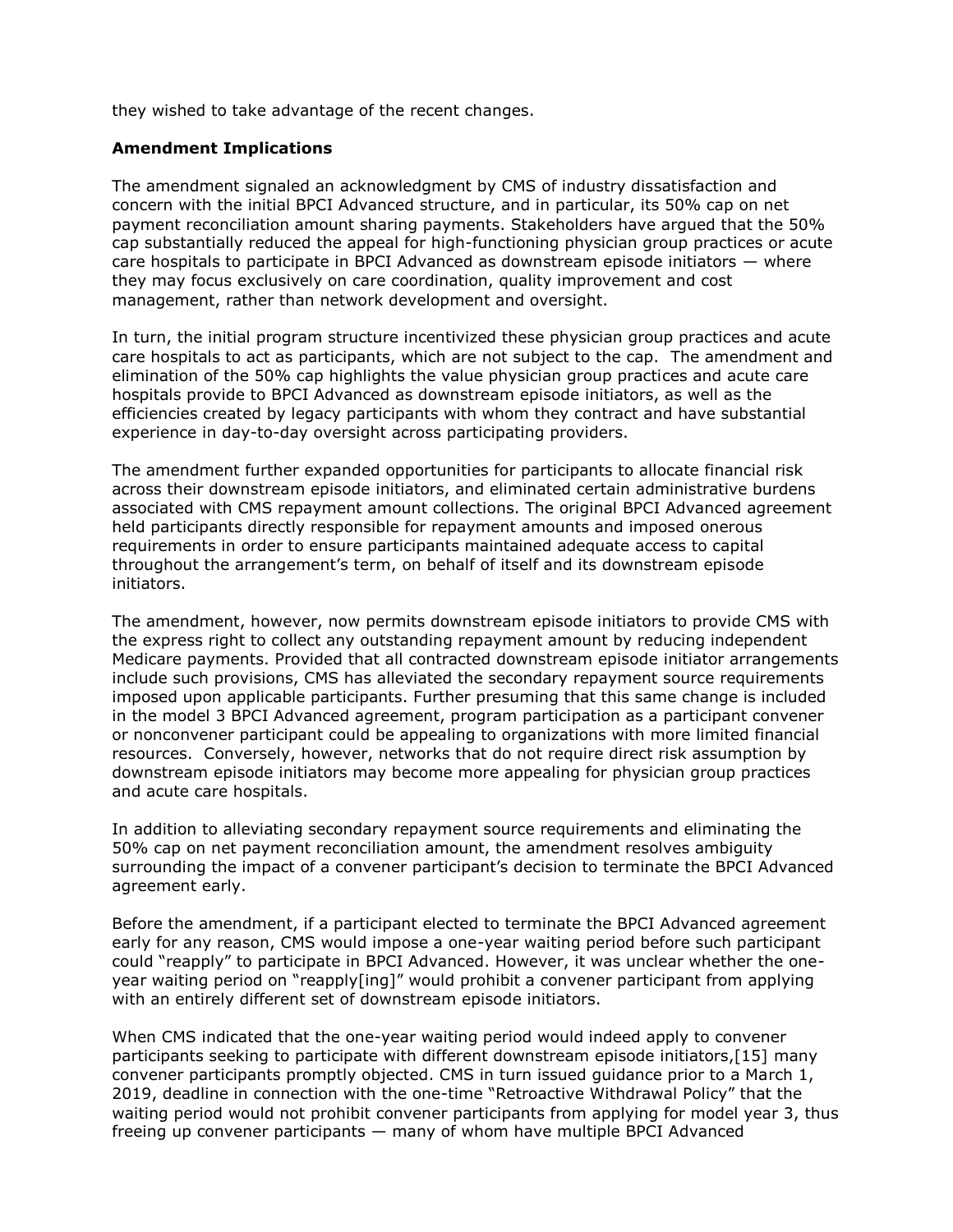agreements in place with CMS — to terminate (whether retroactively by the March 1 deadline, or prospectively for other terminations) some or all such agreements without fear of being locked out of the model year 3 enrollment period. The amendment now formally eliminates the one-year waiting period altogether.

Finally, the amendment signals CMS' move towards a simpler, more flexible BPCI Advanced program with changes to QPP list requirements and the program's telehealth waiver. With respect to the QPP list, the amendment imposes streamlined documentation submission requirements in order to better conform with requirements of the Medicare Access and CHIP Reauthorization Act of 2015 and reduce participant administrative costs.

Additionally, CMS broadened the telehealth waiver to include services furnished at any BPCI Advanced beneficiary's home may allow for greater access to BPCI Advanced for more beneficiaries, tracking CMS' broader initiatives to loosen telehealth access requirements for Medicare and Medicaid participants.

*[Michael Lampert](https://www.ropesgray.com/en/biographies/l/michael-b-lampert) is a partner and [Devin Cohen,](https://www.ropesgray.com/en/biographies/c/devin-cohen) [Josef Weimholt](https://www.ropesgray.com/en/biographies/w/josef-weimholt) and [Evander Williams](https://www.ropesgray.com/en/biographies/w/evander-williams) are associates at [Ropes & Gray LLP.](https://www.law360.com/firms/ropes-gray)*

*The opinions expressed are those of the author(s) and do not necessarily reflect the views of the firm, its clients, or Portfolio Media Inc., or any of its or their respective affiliates. This article is for general information purposes and is not intended to be and should not be taken as legal advice.*

[1] CMS, BPCI Advanced: Applicant Res. (last visited May 1, 2019), [https://innovation.cms.gov/initiatives/bpci-advanced/applicant](https://innovation.cms.gov/initiatives/bpci-advanced/applicant-resources.html#applicant)[resources.html#applicant.](https://innovation.cms.gov/initiatives/bpci-advanced/applicant-resources.html#applicant)

[2] Id.

[3] Id.

[4] CMS, Request for Applications, BPCI Advanced for Model Year 3, 3-4 (April 18, 2019), available at [https://innovation.cms.gov/Files/x/bpciadvanced-my3-rfa.pdf.](https://innovation.cms.gov/Files/x/bpciadvanced-my3-rfa.pdf)

[5] An overview of key features and program logistics of BPCI Advanced is available at the following link: [https://www.ropesgray.com/en/newsroom/alerts/2018/02/What-To-Know-](https://www.ropesgray.com/en/newsroom/alerts/2018/02/What-To-Know-About-CMS-New-Bundled-Payment-Model)[About-CMS-New-Bundled-Payment-Model.](https://www.ropesgray.com/en/newsroom/alerts/2018/02/What-To-Know-About-CMS-New-Bundled-Payment-Model)

[6] Id.

[7] CMS, General FAQs – BPCI Advanced Model Year 3, Question 4 (Apr. 2019), [https://innovation.cms.gov/Files/x/bpciadvanced-general-faq.pdf.](https://innovation.cms.gov/Files/x/bpciadvanced-general-faq.pdf)

[8] CMS, BPCI Advanced: Applicant Resources (May 1, 2019)[,https://innovation.cms.gov/initiatives/bpci-advanced/applicant](https://innovation.cms.gov/initiatives/bpci-advanced/applicant-resources.html#applicant)[resources.html#applicant.](https://innovation.cms.gov/initiatives/bpci-advanced/applicant-resources.html#applicant)

[9] CMS, Application Road Map – Model Year 3 (last visited May 1, 2019), [https://innovation.cms.gov/Files/x/bpci-advanced-my3-app-roadmap.pdf.](https://innovation.cms.gov/Files/x/bpci-advanced-my3-app-roadmap.pdf) CMS notes all dates are subject to change. [10] CMS, General FAQs – BPCI Advanced Model Year 3, Question 29 (Apr.

2019), [https://innovation.cms.gov/Files/x/bpciadvanced-general-faq.pdf.](https://innovation.cms.gov/Files/x/bpciadvanced-general-faq.pdf)